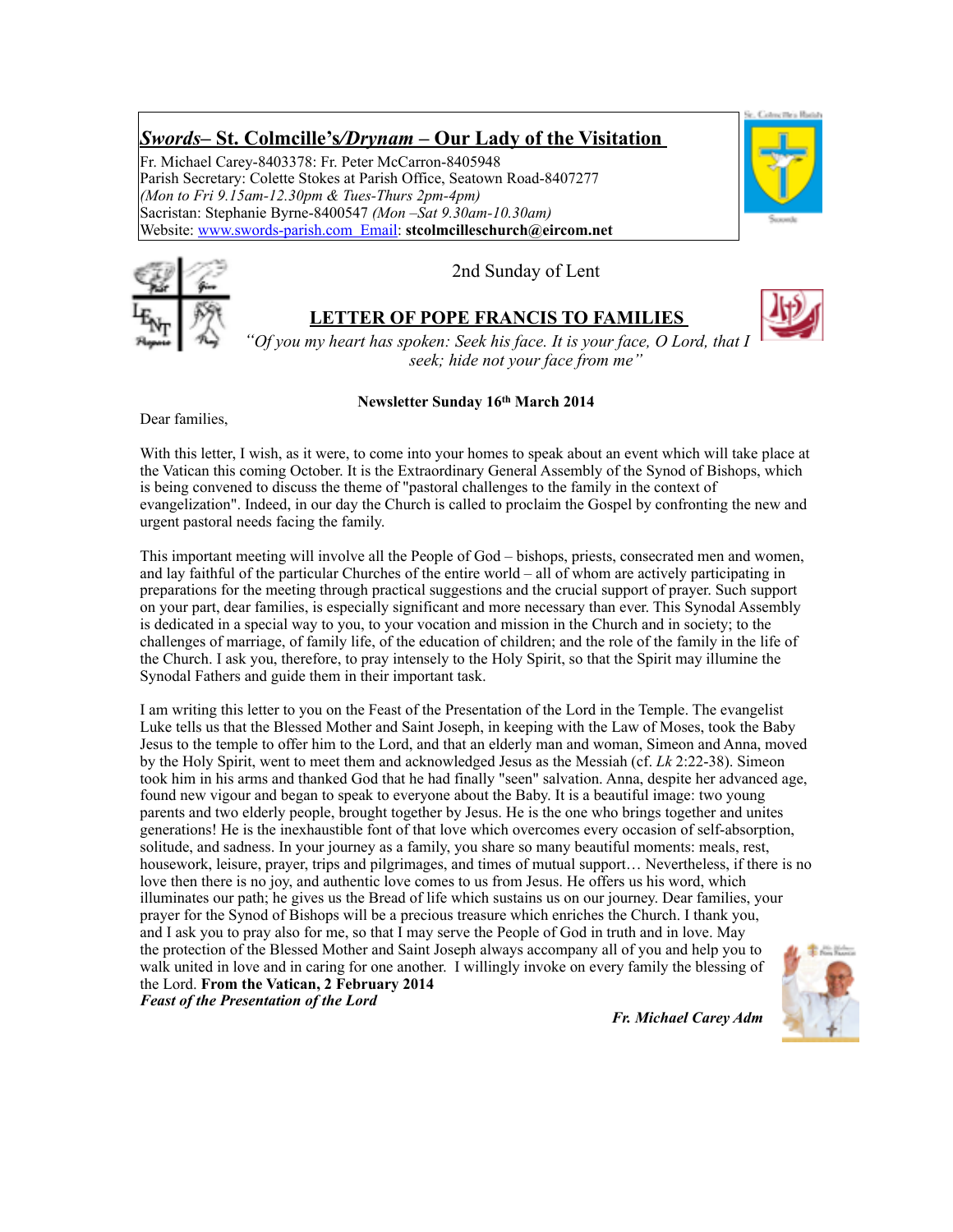**Mass Intentions for this coming week: St Colmcille's:** 

**Mon** 8.00 am Maurice O;Brien **Sat 6.30pm** Elizabeth mcGuinness<br> **Mon** 10.00am John Allen & Kathleen Lee **Mon** 10.00am John Allen  $\&$  Baby Marcus Allen **Mon** 11.30 am Alan Caul & Olive Bolger **Sun 8.30am** Anthony Casciani **Tues 8.**00 Special Intention **Sun 10.00am** McKitterick Family **Tues** 10.00am Special intention **Sun 11.30am** Anne & John Greene **Wed 8.**00am Patrick Halpin **Wed** 10.00am Servant of God, Alphonas Lambe **Thurs** 8.00am Dr Kevin Greenan **Sun 7.30** Alan Leetch **Thurs** 10.00am Jack, Catherine & Judy Howard **Fri** 8.00am Mary Kate Finnerty **Fri** 10.00am Tom Nulty **Sat** 10.00am Michael Gaffney Vera Dowling MM

# *RECENTLY DECEASED*

Please remember in your prayers those who have died recently: **Kathleen Taylor Balheary Road Josephine Brangan Mount Drynam Crescent**



### **Church of the Visitation Drynam**

Second Sunday of Lent. Our Lenten Garden already shows signs of improvement. Litter has been removed and today it will be weeded. Have we managed to remove any litter from our spiritual lives in the last week?

#### **Second Sunday of Lent**

Every so often, we catch a glimpse of the "something more" that God has in store for us. These fleeting experiences are to be treasured: the birth of my first child, falling in love, a sense of "being held" by God's presence. Such experiences may help us approach the Transfiguration. Like all transcendent experiences, it is fleeting and yet it etches a memory and leaves a longing. What should we do? Practice listening to him. Be not afraid. We cannot always be "on the mountain" and yet what happens on the heights can help us on the lowlands of the everyday.

**Prayer** Lord, listening sounds so easy and yet is such hard work! Guide us as we listen to your Son, whose word is live, who is himself the Way, the Truth and the Life

# **Sometimes I wish..**

Sometimes I wish my life was easier. Lord grant me the serenity But there are so many things to be done, to accept the things I cannot change, so many problems to be solved. the courage to change the things I can, Sometimes I want to change other people and the wisdom to know the difference. but am but am unwilling to change myself.

 *Flor McC*arthy

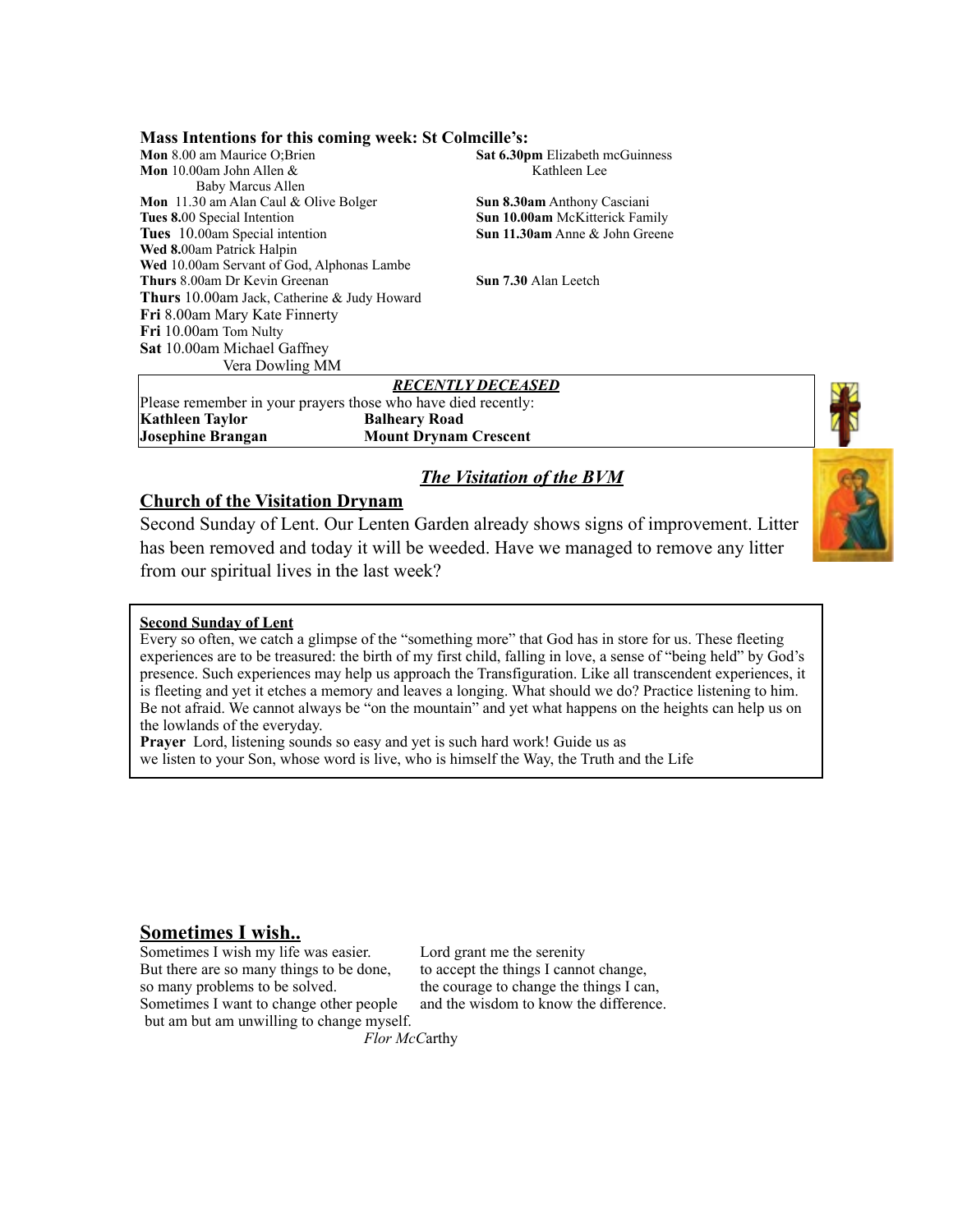#### **ADMINISTRATOR'S COLUMN**

 *Antiphon - "This is my beloved Son, with whom I am well pleased; listen to him."*  **Lenten Wilderness** 

I want to thank the Liturgy Team for the beautiful Lenten Wilderness which adorns the Sanctuary area – simple ideas though took a few hours to create and I hope it assists your prayer. Do keep an 'eye' on it – it will change as we progress through Lent

#### **Stations of Cross**

I want to thank Colette for creating the beautiful Stations which are placed under each of the Stations in the Church. They will remain for Lent and will I hope help if you are not sure what to pray when at each station. I have put them there to encourage the praying of the stations during Lent and parents will I trust find them helpful if they want to teach their children with them. *If you are very busy you could 'space out' the stations and pray them over the course of a week*.

#### **DO THIS IN MEMORY**

Next weekend the boys and girls and their families will be present at the 6.30pm Vigil Mass and the 10.00am Sunday Mass as part of their Parish based preparation programme for the Sacrament of First Eucharist. We look forward to seeing them and praying with them.

A REFLECTIVE SENTENCE: No one lives alone, no one believes alone. God speaks his word to us and in speaking it calls us together, creates a community, his people, his Church. After the return of Jesus to his Father the Church is the sign of his presence in the world…. **St. Basil the Great, 5th century**

### **Ministers of the Eucharist***-St. Colmcille's*

All Ministers of the Eucharist in St. Colmcille's are invited to 75 minutes of prayer, practical considerations and light refreshments on Thursday 27th March at 7.30pm in the Parish Church. I would really appreciate if you could make this gathering-it will also be used to arrange the Easter Timetable

# **Ministers of the Word –** *St. Colmcille's*

All Ministers of the Word in St. Colmcille's are invited to 75 minutes of prayer, practical considerations and light refreshments on Wednesday  $2<sup>nd</sup>$  April at 7.30pm in the Parish Church. I would really appreciate if you could make this gathering- it will also be used to arrange the Easter Timetable

**Fundraising Concert in aid of St. Colmcille's Church** will take place on **Friday 9th May at 7.30.p.m.** in St. Colmcille's Church, An Evening of Traditional Music and Song with Garry O'Meara International Soloist and Special Guests. Tickets €10 can be purchased from Paddy Gerrard, 087 4170075, Susan Kenna, 086 8152255, Maria O Connor, Drynam Parish, 087 6771374, The Sacristy, and other volunteer Ticket Sellers in the Parish.